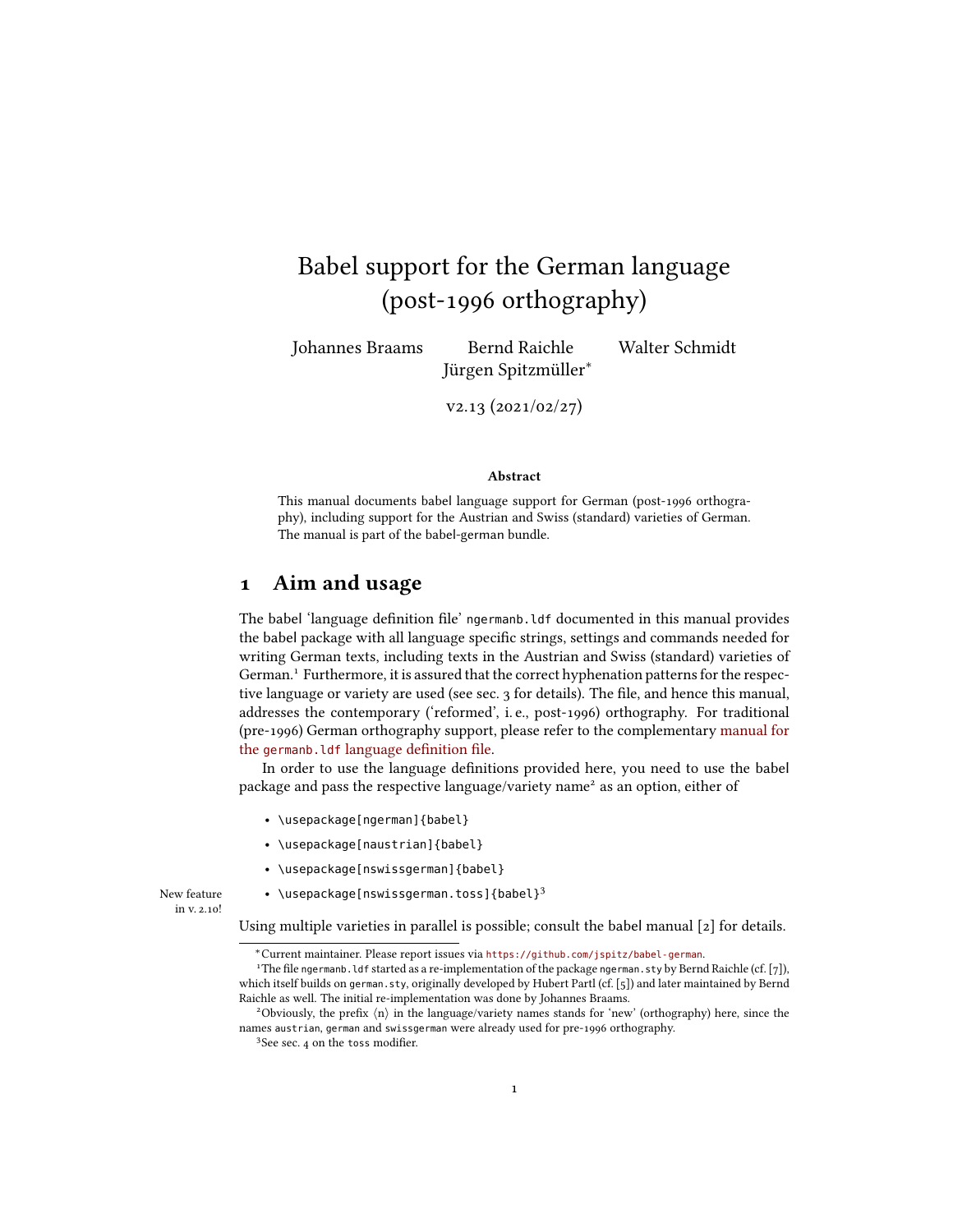## 2 Shorthands

<span id="page-1-0"></span>For all three varieties of German, the character " is made active in order to provide some shorthand macros for frequently used special characters as well as for better control of hyphenation, line breaks and ligatures. Table [1](#page-1-0) provides an overview of the shorthands that are provided by babel-german for ngerman, naustrian and nswissgerman.

Table 1: The extra definitions made by ngermanb.ldf

|             | "a           | Umlaut $\langle$ ä $\rangle$ (shorthand for \"a). Similar shorthands are available for all other lower-                              |
|-------------|--------------|--------------------------------------------------------------------------------------------------------------------------------------|
|             |              | and uppercase vowels (umlauts: "a, "o, "u, "A, "0, "U; tremata: "e, "i, "E, "I).                                                     |
|             | "s           | German $\langle \beta \rangle$ (shorthand for \ss{}); but cf. sec. 4.                                                                |
|             | "z"          | German $\langle \beta \rangle$ (shorthand for \ss{}). Differs to "s in uppercase version; but cf. sec. 4.                            |
|             | "S           | \uppercase{"s}, typeset as $\langle SS \rangle$ ( $\langle B \rangle$ must be written as $\langle SS \rangle$ in uppercase writing). |
|             | "Z           | \uppercase{"z}, typeset as $\langle SZ \rangle$ . In traditional spelling, $\langle \beta \rangle$ could also be written as          |
|             |              | (SZ) instead of (SS) in uppercase writing. Note that, with reformed orthography, the                                                 |
|             |              | $\langle SZ \rangle$ variant has been deprecated in favour of $\langle SS \rangle$ only.                                             |
|             | " L          | Disable ligature at this position (e.g., at morpheme boundaries, as in Auf"   lage).                                                 |
|             | $\rm ^{0}$ . | An additional breakpoint that does still allow for hyphenation at the breakpoints                                                    |
|             |              | preset in the hyphenation patterns (as opposed to $\backslash$ -).                                                                   |
|             | $"="$        | An explicit hyphen with a breakpoint, allowing for hyphenation at the other points                                                   |
|             |              | preset in the hyphenation patterns (as opposed to plain -); useful for long compounds                                                |
|             |              | such as IT"=Dienstleisterinnen.                                                                                                      |
|             | $" \sim$     | An explicit hyphen without a breakpoint. Useful for cases where the hyphen should                                                    |
|             |              | stick at the following syllable, e.g., bergauf und "~ab.                                                                             |
|             | $\mathbf{u}$ | A breakpoint that does not output a hyphen if the line break is performed (consider                                                  |
|             |              | parenthetical extensions as in (pseudo"~)""wissenschaftlich).                                                                        |
| New feature | " $\prime$   | A slash that allows for a linebreak. As opposed to \slash{}, hyphenation at the                                                      |
| in v. 2.9!  |              | breakpoints preset in the hyphenation patterns is still allowed.                                                                     |
|             | $\mathbf{u}$ | German left double quotes $\langle \cdot, \cdot \rangle$ .                                                                           |
|             | $\mathbf{u}$ | German right double quotes $\langle$ " $\rangle$ .                                                                                   |
|             | "            | French/Swiss left double quotes $\langle \cdot \rangle$ .                                                                            |
|             | ">           | French/Swiss right double quotes $\langle \rangle$ .                                                                                 |

Table [2](#page-1-1) lists some babel macros for quotation marks that might be used as an alternative to the quotation mark shorthands listed above.

<span id="page-1-1"></span>

| \glqq         | German left double quotes $\langle \cdot, \cdot \rangle$ .      |
|---------------|-----------------------------------------------------------------|
| \grqq         | German right double quotes $\langle$ " $\rangle$ .              |
| \qlq          | German left single quotes $\langle \cdot \rangle$ .             |
| \qrq          | German right single quotes $\langle \cdot \rangle$ .            |
| \flqq         | French/Swiss left double quotes $\langle \cdot \rangle$ .       |
| $\frac{1}{2}$ | French/Swiss right double quotes $\langle \rangle$ .            |
| \flq          | French/Swiss left single quotes $\langle \cdot \rangle$ .       |
| \frq          | French/Swiss right single quotes $\langle \cdot \rangle$ .      |
| \dq           | The straight quotation mark character $\langle \cdot \rangle$ . |
|               |                                                                 |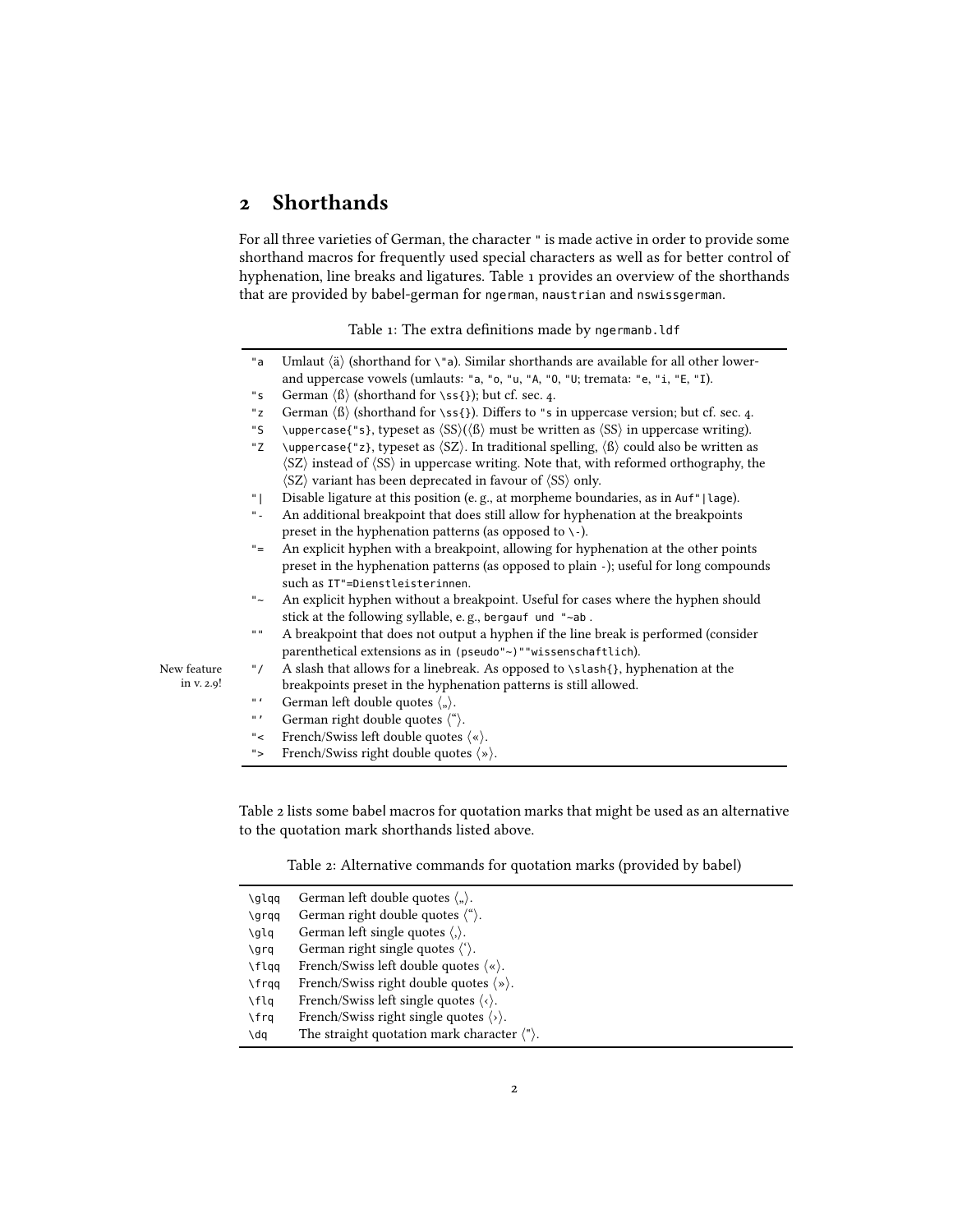#### <span id="page-2-0"></span>3 Hyphenation patterns

The question which hyphenation patterns are used by Babel in case of the varieties of German needs some elaboration. There is a set of established hyphenation patterns for pre- and post-1996 German orthography that has been available with TFX distributions for a long time (currently, these are shipped in form of the dehypht and dehyphn files). These patterns, though, have many flaws (they produce wrong hyphenations, and not much is known about their construction). Therefore, a group of people developed completely new patterns that do much better, the so-called 'experimental' new hyphenation patterns of German, distributed in the dehyph-exptl package [\[3\]](#page-10-3). As opposed to the old patterns, the new ones undergo constant improvement. The price for this, however, is that hyphenation and thus the typeset document is subject to change with, and only due to, pattern updates.

Modern engines (i. e., xetex and luatex) have already embraced those new patterns, i. e., they are activated on these engines by default. The classic TFX engines (tex/pdftex), however, haven't: they continue to use the old patterns. The reason for this is one of TEX's quality standards: refrain, if ever possible, from changing the output of user's documents in the wake of software updates.

This means that you need to explicitly activate the new patterns for a given document with the classic engines, should you want to use them instead of the old ones. With Babel, this can be done quite easily by means of the hyphsubst [\[4\]](#page-10-4) package:

```
\usepackage[ngerman=ngerman-x-latest]{hyphsubst}
\usepackage[ngerman]{babel}
```
Since naustrian and nswissgerman use the same patterns as ngerman, the given hyphsubst option activates the new patterns for all varieties; but note that hyphsubst must be loaded before babel (please refer to [\[3\]](#page-10-3) and [\[4\]](#page-10-4) for details).

If you only want to use experimental patterns for one variety, you can do like so:

```
\usepackage{hyphsubst}
\usepackage[ngerman,naustrian]{babel}
\HyphSubstLet{naustrian}{ngerman-x-latest}
```
## <span id="page-2-1"></span>4 Variety-specific options

New feature in v. 2.10! In Swiss (and Liechtensteinian) German writing, the use of  $\langle \beta \rangle$  is rather uncommon. Swiss writers would normally use  $\langle ss \rangle$  where German or Austrian writers use the  $\langle \beta \rangle$ character (e.g.,  $Bufs$ e vs. Busse). When texts (or names) from other German speaking areas are quoted, however, the spelling and hence the  $\langle \beta \rangle$  is often maintained (particularly in scholarly writing where the spelling of quoted text is not supposed to be touched).

We assume that (1) Swiss writers normally input  $\langle ss \rangle$  directly when they mean  $\langle ss \rangle$ , and that (2) the  $\langle \text{B} \rangle$ -related shorthands "s and "z are useful also for Swiss writers when they actually need  $\langle \beta \rangle$ , the more so since the  $\langle \beta \rangle$  is not as directly accessible on Swiss keyboards as it is on German and Austrian ones. On the other hand, there might be occasions where writers want to transfer a text from German or Austrian into Swiss Standard German and adapt the spelling on the fly, i. e., transform all  $\langle \beta \rangle$  into  $\langle \text{ss} \rangle$ .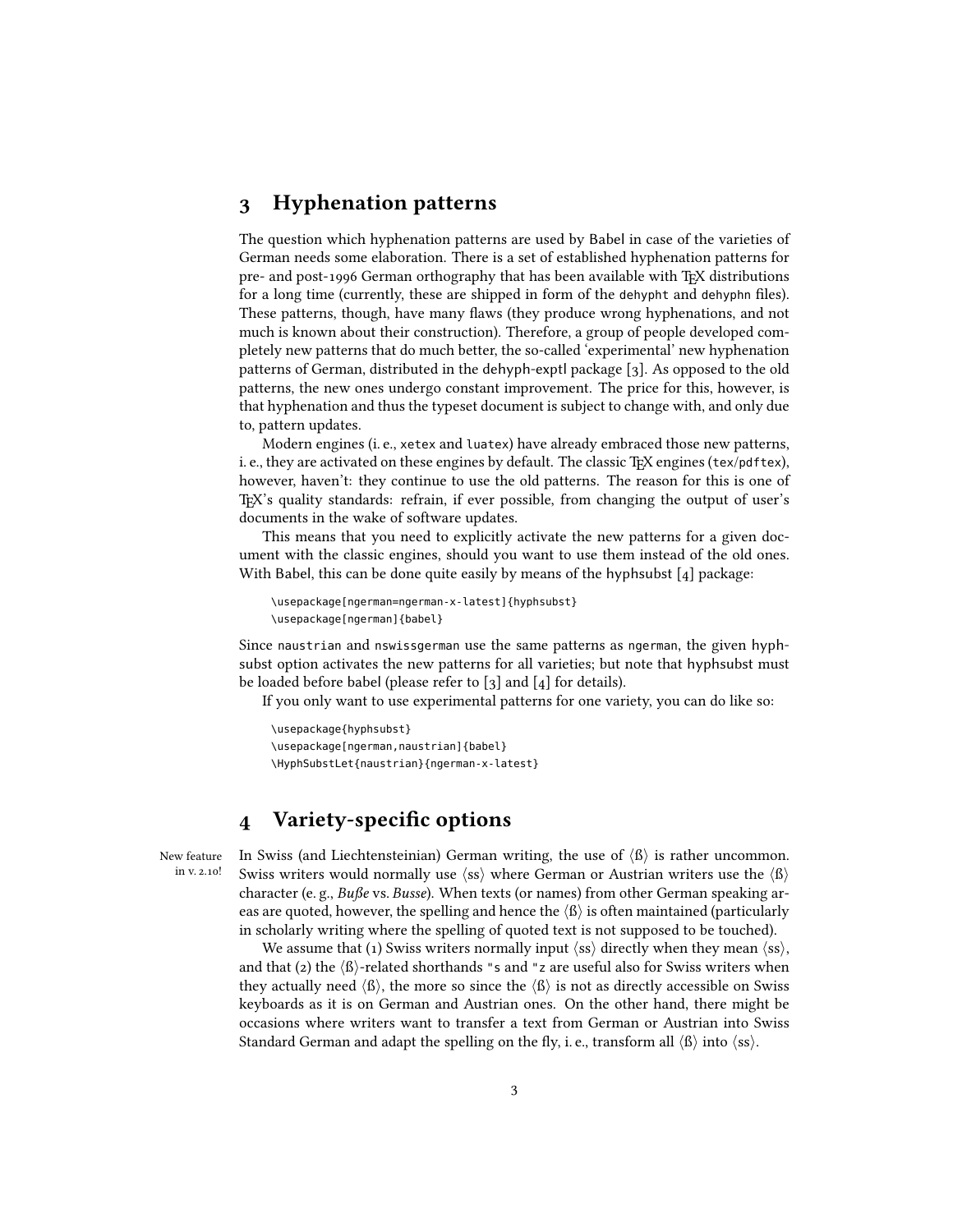For this special case, we provide an option to make the  $\langle \beta \rangle$ -related shorthands "s and "z expand to the respective digraphs<sup>[4](#page-3-0)</sup>,  $\langle ss \rangle$  and  $\langle sz \rangle$ , rather than to  $\langle \beta \rangle$ . This is not the default behavior with nswissgerman since, as mentioned, there are situations when the  $\langle \beta \rangle$  is (and has to be) used in Swiss writing, and normally, no shorthand is needed to input (or output) two simple  $\langle s \rangle$  characters. You can opt-in (and out) digraphical expansion of "s and "z on a global and local level:

- To globally switch on the digraphical expansion, use the Babel modifier toss (read: 'to  $\langle ss \rangle$ ') with nswissgerman. I. e., pass nswissgerman.toss (rather than nswissgerman) as babel option.
- To switch on the digraphical expansion only locally, you can use the boolean switch \ntosstrue. Likewise, \ntossfalse switches off (both locally and globally set) digraphical expansion.

Both these changes result in the following deviant behavior of two shorthands:

- "s Expands to digraph  $\langle ss \rangle$
- "z Expands to digraph  $\langle sz \rangle$

### 5 Implementation

#### 5.1 General settings

If ngermanb.ldf is read via the deprecated babel option ngermanb, we make it behave as if ngerman was specified.

```
1 \def\tmpa{ngermanb}
2 \ifx\CurrentOption\tmpa
3 \def\CurrentOption{ngerman}
4 \tilde{1}
```
The macro \LdfInit takes care of preventing that this file is loaded more than once with the same option, checking the category code of the @ sign, etc.

```
5 \LdfInit\CurrentOption{captions\CurrentOption}
```
We define some helper macros that help us to identify later on which variety of German we are currently dealing with.

```
6 \def\bbl@opt@ngerman{ngerman}
```

```
7 \def\bbl@opt@ngermanb{ngermanb}
```

```
8 \def\bbl@opt@naustrian{naustrian}
```

```
9 \def\bbl@opt@nswissgerman{nswissgerman}
```
If ngermanb.ldf is read as an option, i.e., by the \usepackage command, ngerman could be an 'unknown' language, so we have to make it known. We check for the existence of \l@ngerman and issue a warning if it is unknown.

```
10 \ifx\l@ngerman\@undefined
```

```
11 \@nopatterns{German (new orthography)}
```

```
12 \adddialect\l@ngerman0
```
 $13 \overline{11}$ 

<span id="page-3-0"></span><sup>&</sup>lt;sup>4</sup>In graphematics, the term *digraph* denotes two characters that make a functional pair (which means, depending on the theoretical assumptions: they represent a single sound or they are semantically distinctive).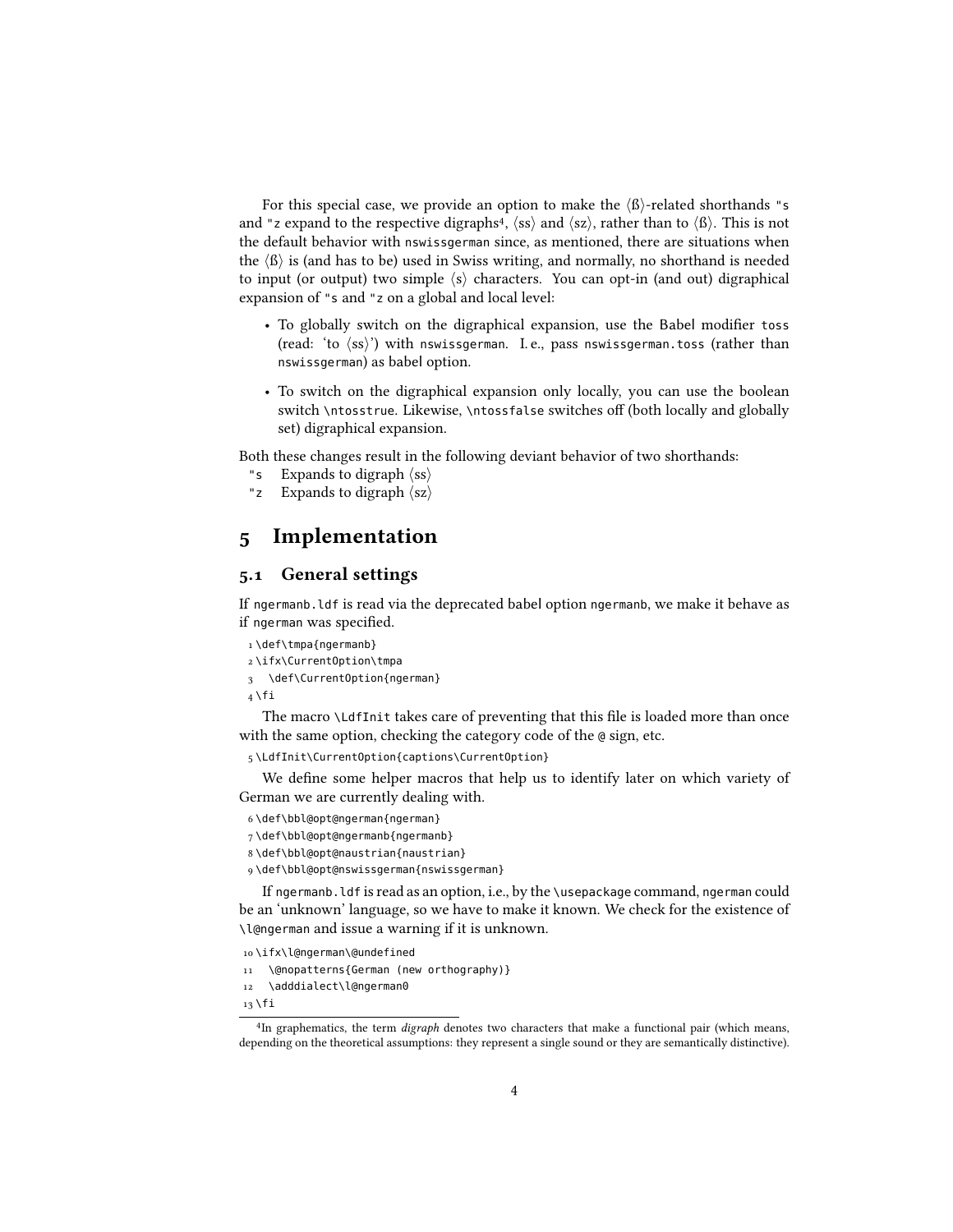We set naustrian and nswissgerman as dialects of ngerman, since they use the same hyphenation patterns than ngerman. If no ngerman patterns are found, we issue a warning.

\ifx\CurrentOption\bbl@opt@naustrian

- \ifx\l@ngerman\@undefined
- \@nopatterns{German (new orthography), needed by Austrian (new orthography)}
- 17 \adddialect\l@naustrian0
- \else

```
19 \adddialect\l@naustrian\l@ngerman
```
 $20 \quad \text{If}$ 

```
21 \overline{1}
```
\ifx\CurrentOption\bbl@opt@nswissgerman

```
23 \ifx\l@ngerman\@undefined
```
24 \@nopatterns{German (new orthography), needed by Swiss Standard German (new orthography)}

```
25 \adddialect\l@nswissgerman0
```

```
26 \else
```

```
27 \adddialect\l@nswissgerman\l@ngerman
```

```
28 \text{ } \fi
```

```
29 \fi
```
#### 5.2 Language-specific strings (captions)

The next step consists of defining macros that provide language specific strings and settings.

\@captionsngerman The macro \@captionsngerman defines all strings used in the four standard document classes provided with LATEX for German. This is an internal macro that is inherited and modified by the following macros for the respective language varieties.

\@namedef{@captionsngerman}{%

- \def\prefacename{Vorwort}%
- \def\refname{Literatur}%
- \def\abstractname{Zusammenfassung}%
- \def\bibname{Literaturverzeichnis}%
- \def\chaptername{Kapitel}%
- \def\appendixname{Anhang}%
- \def\contentsname{Inhaltsverzeichnis}%
- \def\listfigurename{Abbildungsverzeichnis}%
- \def\listtablename{Tabellenverzeichnis}%
- \def\indexname{Index}%
- \def\figurename{Abbildung}%
- \def\tablename{Tabelle}%
- \def\partname{Teil}%
- \def\enclname{Anlage(n)}%
- \def\ccname{Verteiler}%
- \def\headtoname{An}%
- \def\pagename{Seite}%
- \def\seename{siehe}%
- \def\alsoname{siehe auch}%
- \def\proofname{Beweis}%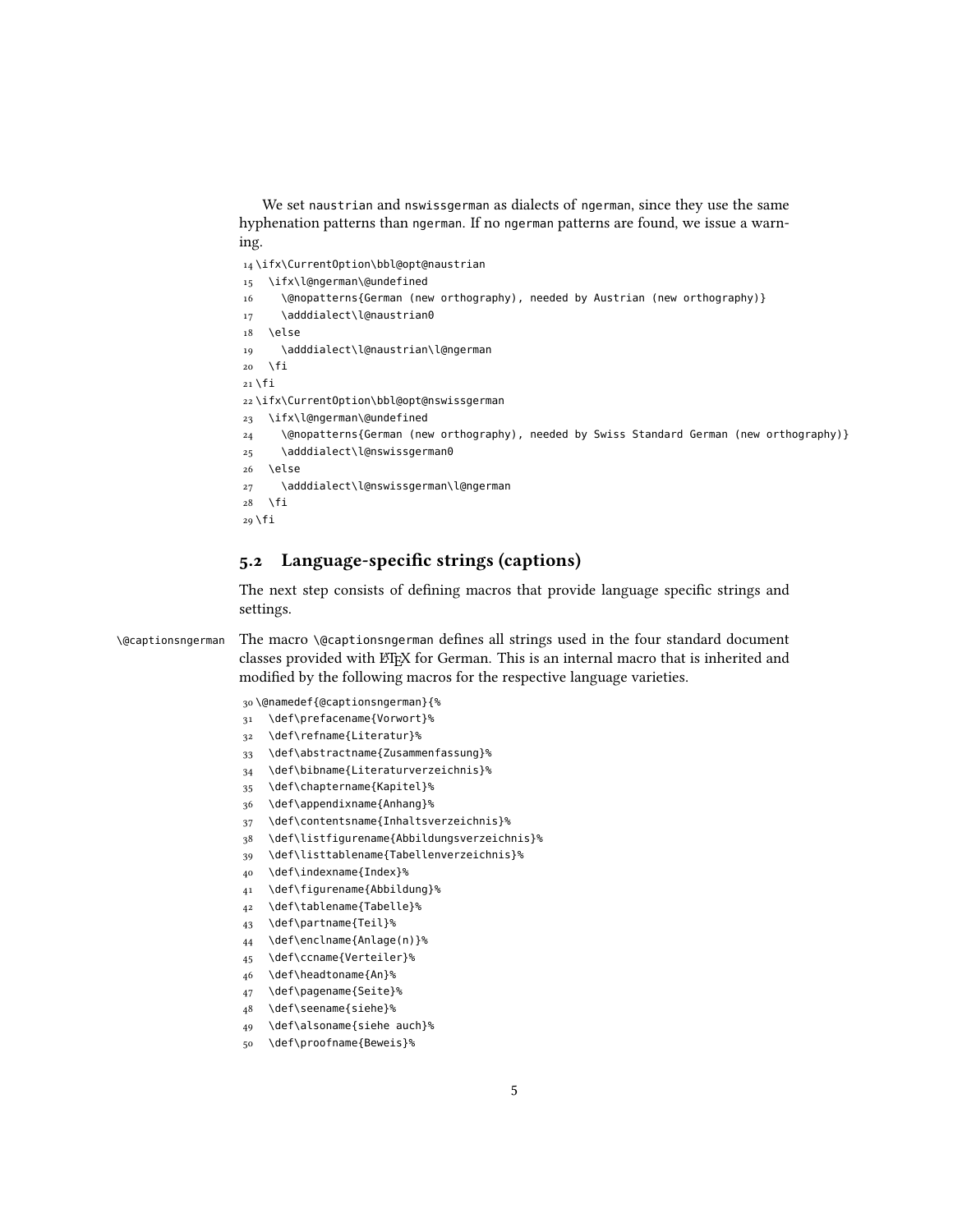|                       | \def\glossaryname{Glossar}%<br>51<br>$52$ }                                                                                                                                                                                                                                                                                                                                                                     |
|-----------------------|-----------------------------------------------------------------------------------------------------------------------------------------------------------------------------------------------------------------------------------------------------------------------------------------------------------------------------------------------------------------------------------------------------------------|
| \captionsngerman      | The macro \captionsngerman is identical to \@captionsngerman, but only defined if<br>ngerman is requested.                                                                                                                                                                                                                                                                                                      |
|                       | 53\ifx\CurrentOption\bbl@opt@ngerman<br>\@namedef{captionsngerman}{%<br>54<br>\@nameuse{@captionsngerman}%<br>55<br>}<br>56<br>$57$ \fi                                                                                                                                                                                                                                                                         |
| \captionsnaustrian    | The macro \captionsnaustrian builds on \@captionsngerman, but redefines some strings<br>following Austrian conventions (for the respective variants, cf. $[1]$ ). It is only defined if<br>naustrian is requested.                                                                                                                                                                                              |
|                       | 58\ifx\CurrentOption\bbl@opt@naustrian<br>\@namedef{captionsnaustrian}{%<br>59<br>\@nameuse{@captionsngerman}%<br>60<br>\def\enclname{Beilage(n)}%<br>61<br>$\}$<br>62<br>$63$ \fi                                                                                                                                                                                                                              |
| \captionsnswissgerman | The macro \captionsnswissgerman builds on \@captionsngerman, but redefines some<br>strings following Swiss conventions (for the respective variants, cf. [1]). It is only de-<br>fined if nswissgerman is requested.<br>64 \ifx\CurrentOption\bbl@opt@nswissgerman<br>\@namedef{captionsnswissgerman}{%<br>65<br>\@nameuse{@captionsngerman}%<br>66<br>\def\enclname{Beilage(n)}%<br>67<br>$\}$<br>68<br>69 \fi |
|                       | Date localizations<br>5.3                                                                                                                                                                                                                                                                                                                                                                                       |
| \month@ngerman        | The macro \month@ngerman defines German month names for all varieties.<br>70\def\month@ngerman{\ifcase\month\or<br>Januar\or Februar\or M\"arz\or April\or Mai\or Juni\or<br>71<br>Juli\or August\or September\or Oktober\or November\or Dezember\fi}<br>72                                                                                                                                                     |
| \datengerman          | The macro \datengerman redefines the command \today to produce German dates. It is<br>only defined if ngerman is requested.<br>73 \ifx\CurrentOption\bbl@opt@ngerman<br>\def\datengerman{\def\today{\number\day.~\month@ngerman<br>74<br>\space\number\year}}<br>75                                                                                                                                             |
| \datenswissgerman     | 76 \fi<br>The macro \datenswissgerman does the same for Swiss Standard German dates. The<br>result is identical to German. This macro is only defined if nswissgerman is requested.<br>77\ifx\CurrentOption\bbl@opt@nswissgerman                                                                                                                                                                                |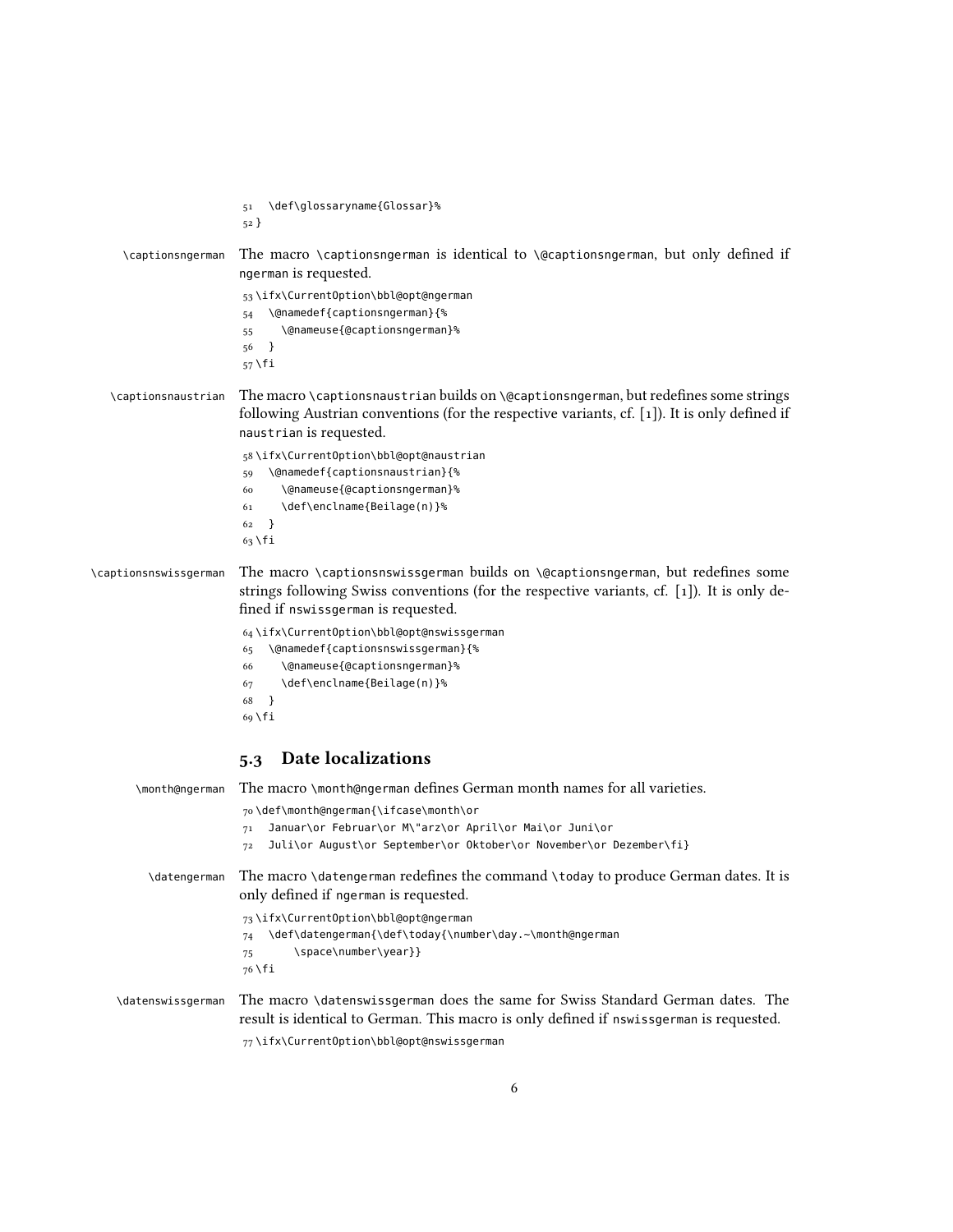```
78 \def\datenswissgerman{\def\today{\number\day.~\month@ngerman
               79 \space\number\year}}
               80 \fi
\datenaustrian The macro \datenaustrian redefines the command \today to produce Austrian versions
```
of the German dates. Here, the naming of January ("Jänner") differs from the other German varieties. The macro is only defined if naustrian is requested. 81 \ifx\CurrentOption\bbl@opt@naustrian

```
82 \def\datenaustrian{\def\today{\number\day.~\ifnum1=\month
83 J\"anner\else \month@ngerman\fi \space\number\year}}
84 \fi
```
#### 5.4 Extras

\extrasnaustrian \extrasnswissgerman \extrasngerman \noextrasnaustrian \noextrasnswissgerman

The macros \extrasngerman, \extrasnaustrian and \extrasnswissgerman, respectively, will perform all the extra definitions needed for the German language or the respective variety. The macro \noextrasngerman is used to cancel the actions of \extrasngerman. \noextrasnaustrian and \noextrasnswissgerman behave analoguously.

\noextrasngerman later on its definition may vary. First, the character " is declared active for all German varieties. This is done once,

```
85 \initiate@active@char{"}
```
Depending on the option with which the language definition file has been loaded, the macro \extrasngerman, \extrasnaustrian or \extrasnswissgerman is defined. Each of those is identical: they load the shorthands defined below and activate the " character.

```
86 \@namedef{extras\CurrentOption}{%
87 \languageshorthands{ngerman}%
88 }
89 \expandafter\addto\csname extras\CurrentOption\endcsname{%
90 \bbl@activate{"}}
```
toss For Swiss Standard German, we allow optionally to expand the  $\langle \text{B} \rangle$ -related shorthands \ntosstrue the Swiss way, i. e. as  $\langle ss \rangle$  (globally, if the modifier toss is used or locally if  $\langle$ ntosstrue.).

\ntossfalse

```
91 \newif\ifntoss\ntossfalse
92 \newif\ifbbl@ntoss\bbl@ntossfalse
93 \ifx\bbl@mod@nswissgerman\@undefined\else
94 \@expandtwoargs\in@{,toss,}{,\bbl@mod@nswissgerman,}
95 \ifin@
96 \ntosstrue
97 \sqrt{fi}98 \addto\extrasnswissgerman{%
99 \ifntoss\bbl@ntosstrue\else\bbl@ntossfalse\fi}
100 \fi
```
Next, again depending on the option with which the language definition file has been loaded, the macro \noextrasngerman, \noextrasnaustrian or \noextrasnswissgerman is defined. These deactivate the " character and thus turn the shorthands off again outside of the respective variety.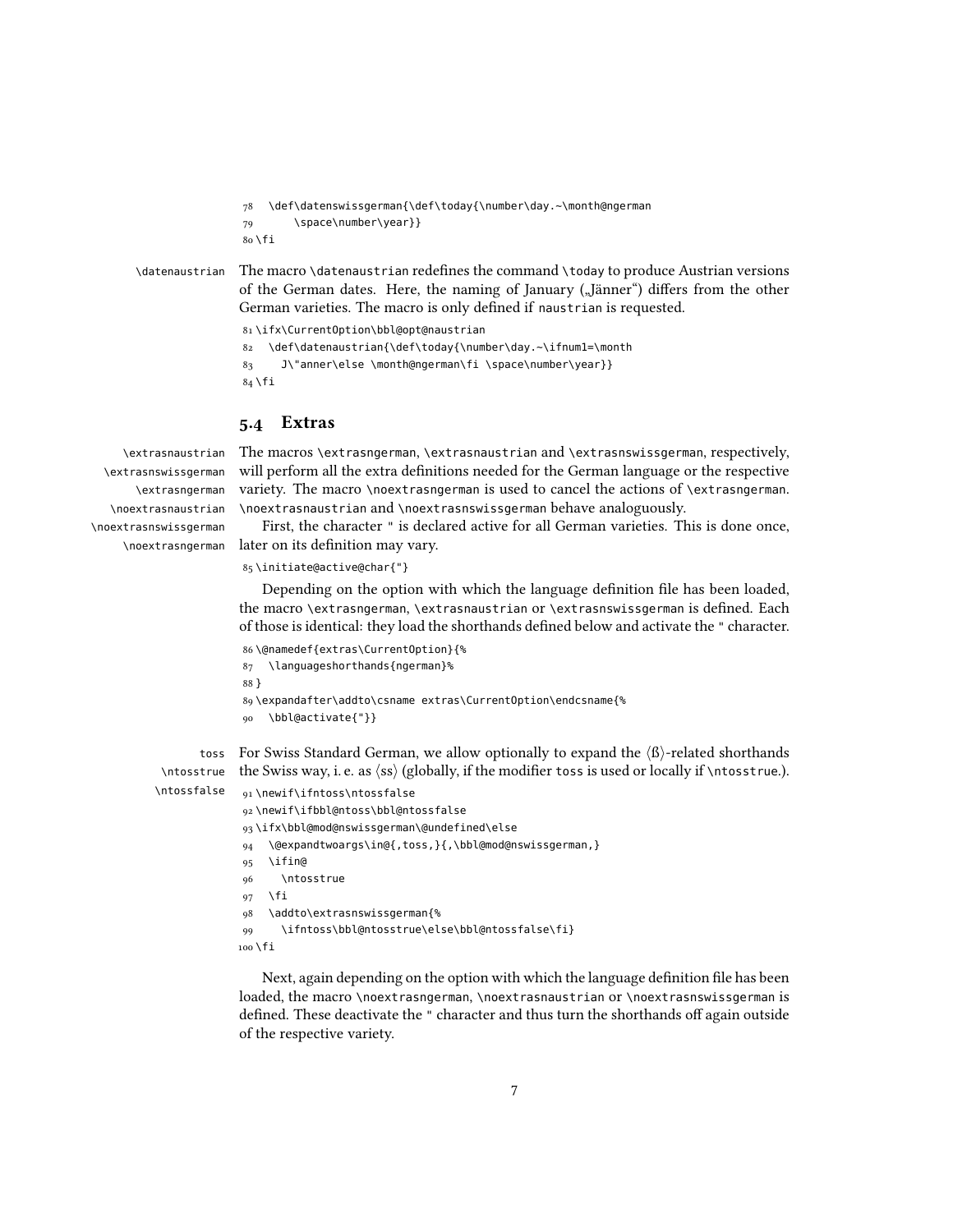```
101 \expandafter\addto\csname noextras\CurrentOption\endcsname{%
102 \bbl@deactivate{"}}
103 \ifx\CurrentOption\bbl@opt@nswissgerman
```

```
104 \addto\noextrasnswissgerman{\bbl@ntossfalse}
```
 $105$  \fi

In order for T<sub>EX</sub> to be able to hyphenate German words which contain  $B'$  (in the OT1 position  $\sim$ Y) we have to give the character a nonzero \lccode (see Appendix H, the T<sub>E</sub>Xbook).

106 \expandafter\addto\csname extras\CurrentOption\endcsname{%

- 107 \babel@savevariable{\lccode25}%
- 108 \lccode25=25}

The umlaut accent macro  $\Upsilon$  is changed to lower the umlaut dots. The redefinition is done with the help of \umlautlow.

```
109 \expandafter\addto\csname extras\CurrentOption\endcsname{%
```

```
110 \babel@save\"\umlautlow}
```

```
111 \expandafter\addto\csname noextras\CurrentOption\endcsname{%
112 \umlauthigh}
```
The current version of the 'new' German hyphenation patterns (dehyphn.tex) is to be used with \lefthyphenmin and \righthyphenmin set to 2.

```
113 \providehyphenmins{\CurrentOption}{\tw@\tw@}
```
For German texts we need to assure that \frenchspacing is turned on.

```
114 \expandafter\addto\csname extras\CurrentOption\endcsname{%
```

```
115 \bbl@frenchspacing}
```

```
116 \expandafter\addto\csname noextras\CurrentOption\endcsname{%
```

```
117 \bbl@nonfrenchspacing}
```
#### 5.5 Active characters, macros & shorthands

The following code is necessary because we need an extra active character. This character is then used as indicated in table [1.](#page-1-0)

In order to be able to define the function of ", we first define a couple of 'support' macros.

 $\mathcal{A}$  We save the original double quotation mark character in  $\mathcal{A}$  to keep it available, the math accent \" can now be typed as ".

Furthermore, we define some helper macros for contextual  $\langle \beta \rangle$  handling.

```
118 \begingroup \catcode'\"12
```

```
119 \def\x{\endgroup
```

```
120 \def\dq{"}
```
- 121 \def\@SS{\mathchar"7019 }
- 122 \def\bbl@ss{\ifbbl@ntoss ss\else\textormath{\ss}{\@SS{}}\fi}
- 123 \def\bbl@SS{SS}
- 124 \def\bbl@sz{\ifbbl@ntoss sz\else\textormath{\ss}{\@SS{}}\fi}

```
125 \def\bbl@SZ{SZ}
```

```
126 }
```

```
127 \x
```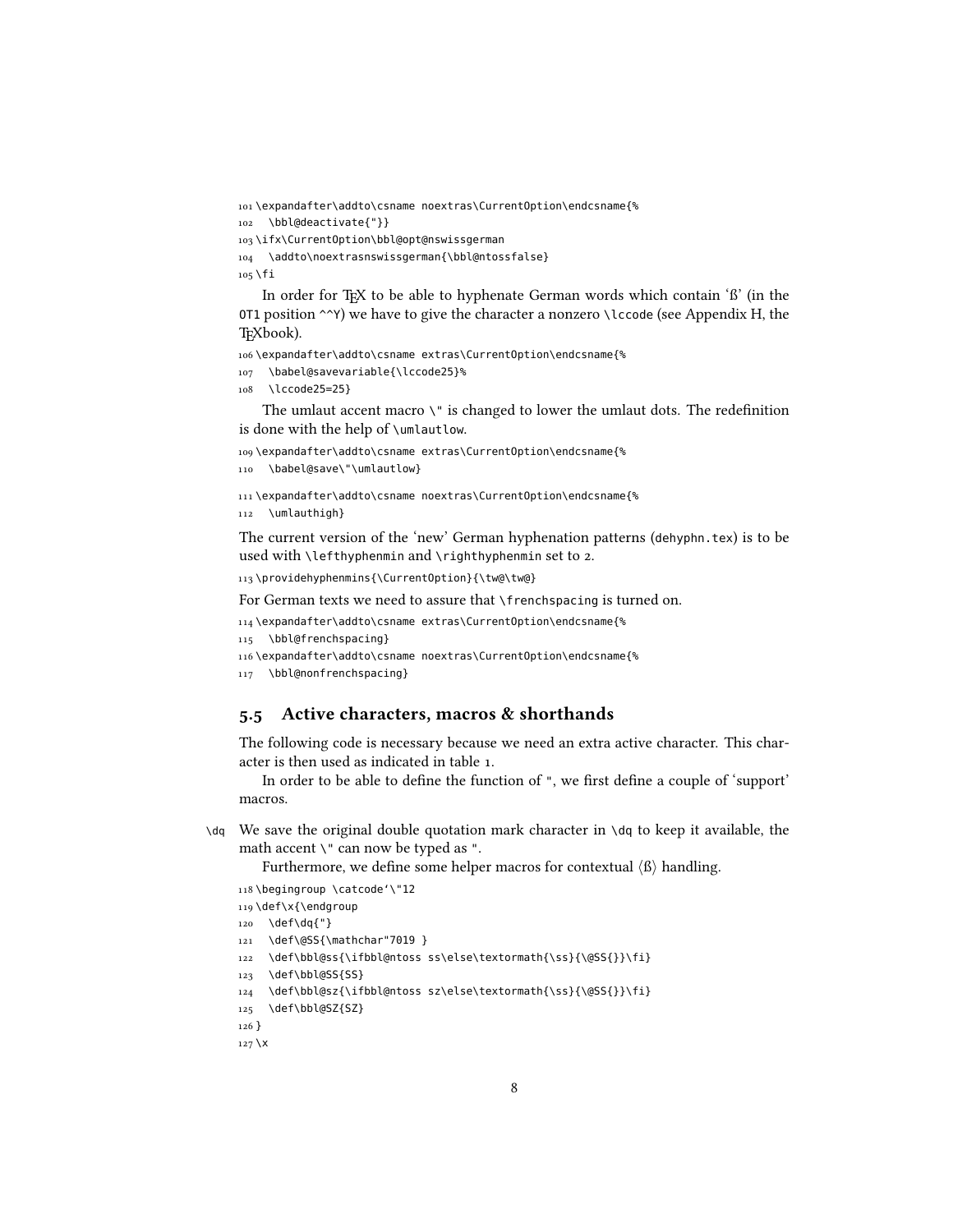Since we need to add special cases for hyperref which needs hyperref's \texorpdfstring, we provide a dummy command for the case that hyperref is not loaded.

```
128 \providecommand\texorpdfstring[2]{#1}
```
Now we can define the doublequote shorthands: the umlauts,

```
129 \declare@shorthand{ngerman}{"a}{\textormath{\"{a}\bbl@allowhyphens}{\ddot a}}
130 \declare@shorthand{ngerman}{"o}{\textormath{\"{o}\bbl@allowhyphens}{\ddot o}}
131 \declare@shorthand{ngerman}{"u}{\textormath{\"{u}\bbl@allowhyphens}{\ddot u}}
132 \declare@shorthand{ngerman}{"A}{\textormath{\"{A}\bbl@allowhyphens}{\ddot A}}
133 \declare@shorthand{ngerman}{"O}{\textormath{\"{O}\bbl@allowhyphens}{\ddot O}}
134 \declare@shorthand{ngerman}{"U}{\textormath{\"{U}\bbl@allowhyphens}{\ddot U}}
```
tremata,

```
135 \declare@shorthand{ngerman}{"e}{\textormath{\"{e}}{\ddot e}}
136 \declare@shorthand{ngerman}{"E}{\textormath{\"{E}}{\ddot E}}
137 \declare@shorthand{ngerman}{"i}{\textormath{\"{\i}}%
138 {\ddot\imath}}
139 \declare@shorthand{ngerman}{"I}{\textormath{\"{I}}{\ddot I}}
```
German ß,

140 \declare@shorthand{ngerman}{"s}{\bbl@ss} 141 \declare@shorthand{ngerman}{"S}{\bbl@SS} 142 \declare@shorthand{ngerman}{"z}{\bbl@sz}

143 \declare@shorthand{ngerman}{"Z}{\bbl@SZ}

German and French/Swiss quotation marks,

```
144 \declare@shorthand{ngerman}{"'}{\glqq}
145 \declare@shorthand{ngerman}{"'}{\grqq}
146 \declare@shorthand{ngerman}{"<}{\flqq}
147 \declare@shorthand{ngerman}{">}{\frqq}
```
and some additional commands (hyphenation, line breaking and ligature control):

```
148 \declare@shorthand{ngerman}{"-}{\nobreak\-\bbl@allowhyphens}
149 \declare@shorthand{ngerman}{"|}{%
150 \texorpdfstring{\textormath{\penalty\@M\discretionary{-}{}{\kern.03em}\bbl@allowhyphens}{}}% TeX string
151 {}% PDF string
152 }
153 \declare@shorthand{ngerman}{""}{\hskip\z@skip}
154 \declare@shorthand{ngerman}{"~}{%
155 \texorpdfstring{\textormath{\leavevmode\hbox{-}}{-}}% tex string
156 {-}% PDF string
157 }
158 \declare@shorthand{ngerman}{"=}{\penalty\@M-\hskip\z@skip}
159 \declare@shorthand{ngerman}{"/}{\textormath
160 {\bbl@allowhyphens\discretionary{/}{}{/}\bbl@allowhyphens}{}}
```
\mdqon All that's left to do now is to define a couple of commands for reasons of compatibility \mdqoff with german.sty.

```
161 \def\mdqon{\shorthandon{"}}
162 \def\mdqoff{\shorthandoff{"}}
```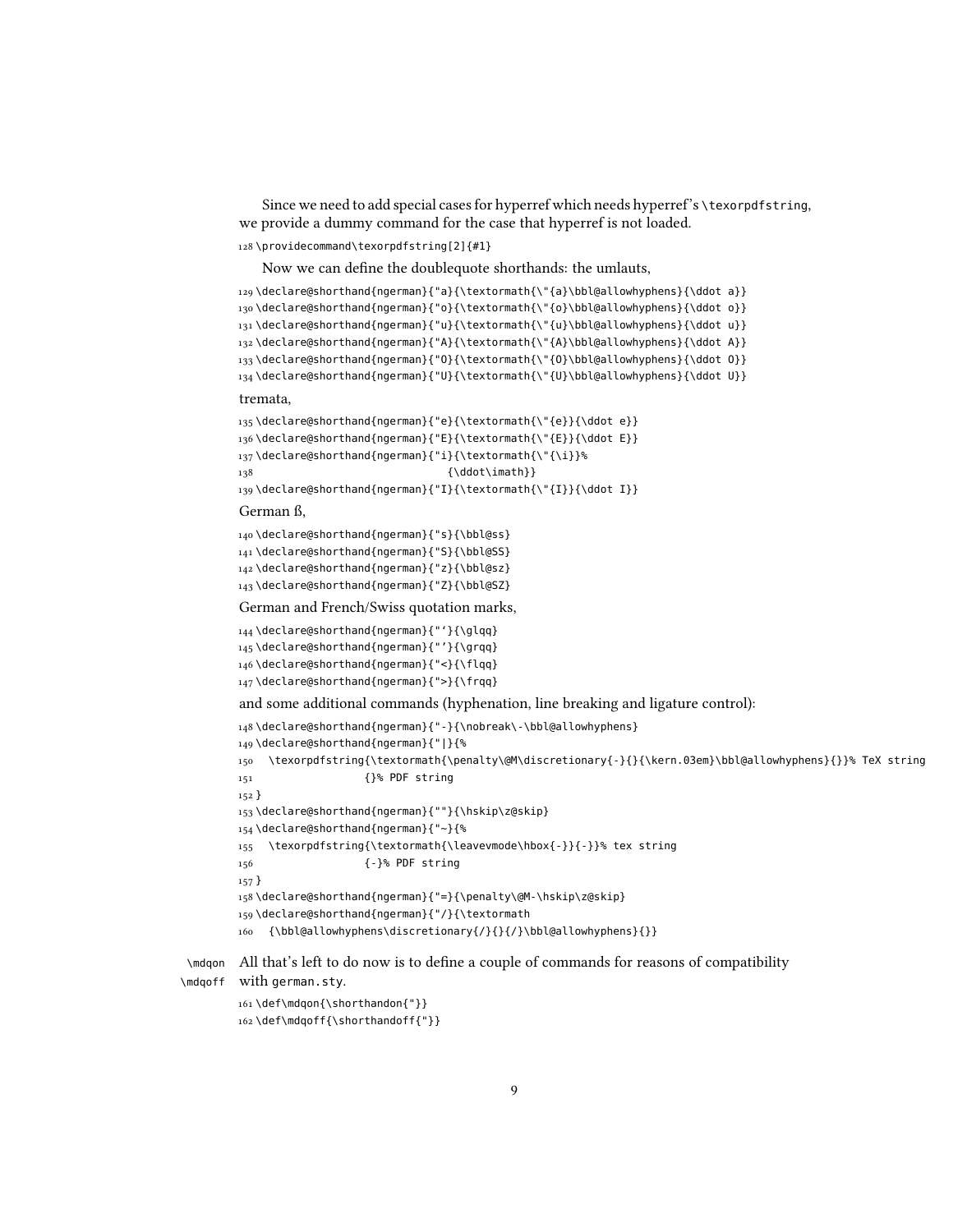The macro \ldf@finish takes care of looking for a configuration file, setting the main language to be switched on at \begin{document} and resetting the category code of @ to its original value.

163 \ldf@finish\CurrentOption

#### 5.6 **naustrian.ldf**, **ngerman.ldf** and **nswissgerman.ldf**

Babel expects a  $\langle lang \rangle$ . ldf file for each  $\langle lang \rangle$ . So we create portmanteau ldf files for naustrian, ngerman and nswissgerman.<sup>[5](#page-9-0)</sup> These files themselves only load ngermanb.ldf, which does the real work:

164 \input ngermanb.ldf\relax

## Change History

| Version 2.6f                                                                                                      | \datenswissgerman: Added                            |
|-------------------------------------------------------------------------------------------------------------------|-----------------------------------------------------|
| General: Renamed from germanb.ldf;                                                                                | $\dagger$ datenswissgerman. 6                       |
| language names changed from                                                                                       | \extrasnswissgerman: Added                          |
| german and austrian to ngerman                                                                                    | \extrasnswissgerman. 7                              |
| and naustrian. $\ldots \ldots \ldots \ldots$                                                                      | \noextrasngerman: Deactivate                        |
| Version 2.6j                                                                                                      | shorthands also outside of                          |
| \noextrasngerman: Deactivate                                                                                      | naustrian and nswissgerman. $\ldots$ 7              |
| shorthands outside of German $\ldots$ 7                                                                           | Do not use \@namedef when                           |
| Version 2.6k                                                                                                      | \noextras is already defined and                    |
| \@captionsngerman: Added                                                                                          | should not be overwritten. 8                        |
| $\qquad \qquad \qquad \qquad \qquad \ldots \ldots \qquad \qquad \ldots \qquad \qquad \ldots \qquad \qquad \ldots$ | \noextrasnswissgerman: Added                        |
| \noextrasngerman: Now use                                                                                         | \noextrasnswissgerman. 7                            |
| \providehyphenmins to provide a                                                                                   | General: Added support for variety                  |
| default value  8                                                                                                  | nswissgerman. 1                                     |
| Version 2.6m                                                                                                      | Generate portmanteau files                          |
| \noextrasngerman: Turn frenchspacing                                                                              | naustrian.ldf, ngerman.ldf and                      |
| on, as in german.sty $\ldots \ldots \ldots 8$                                                                     | nswissgerman.ldf. 10                                |
| Version 2.6n                                                                                                      | Revised naustrian support. $\ldots$ . $\ldots$ 1    |
|                                                                                                                   | Revised documentation: Turn the                     |
| \@captionsngerman: Corrected typo                                                                                 | babel manual chapter into a                         |
| $\setminus$ captionnsgerman  5                                                                                    | self-enclosed manual. 1                             |
| Version 2.7                                                                                                       | Version 2.8                                         |
| \@captionsngerman: Changed                                                                                        | \@captionsngerman: Define                           |
| \enclname in naustrian to                                                                                         | trans-variational base captions                     |
| $Beilage(n). \ldots \ldots \ldots \ldots \ldots 5$                                                                | which are loaded and modified by                    |
| Split \captionsngerman from                                                                                       | the varieties $\dots \dots \dots \dots \dots \dots$ |
| \captionsnaustrian and                                                                                            | \captionsnaustrian: Only define                     |
|                                                                                                                   | \captionsnaustrian if naustrian                     |

<span id="page-9-0"></span><sup>5</sup>For naustrian and ngerman, this is not strictly necessary, since babel provides aliases for these languages (pointing to ngermanb). However, since babel does not officially support these aliases anymore after the language definition files have been separated from the core, we provide the whole range of ldf files for the sake of completeness.